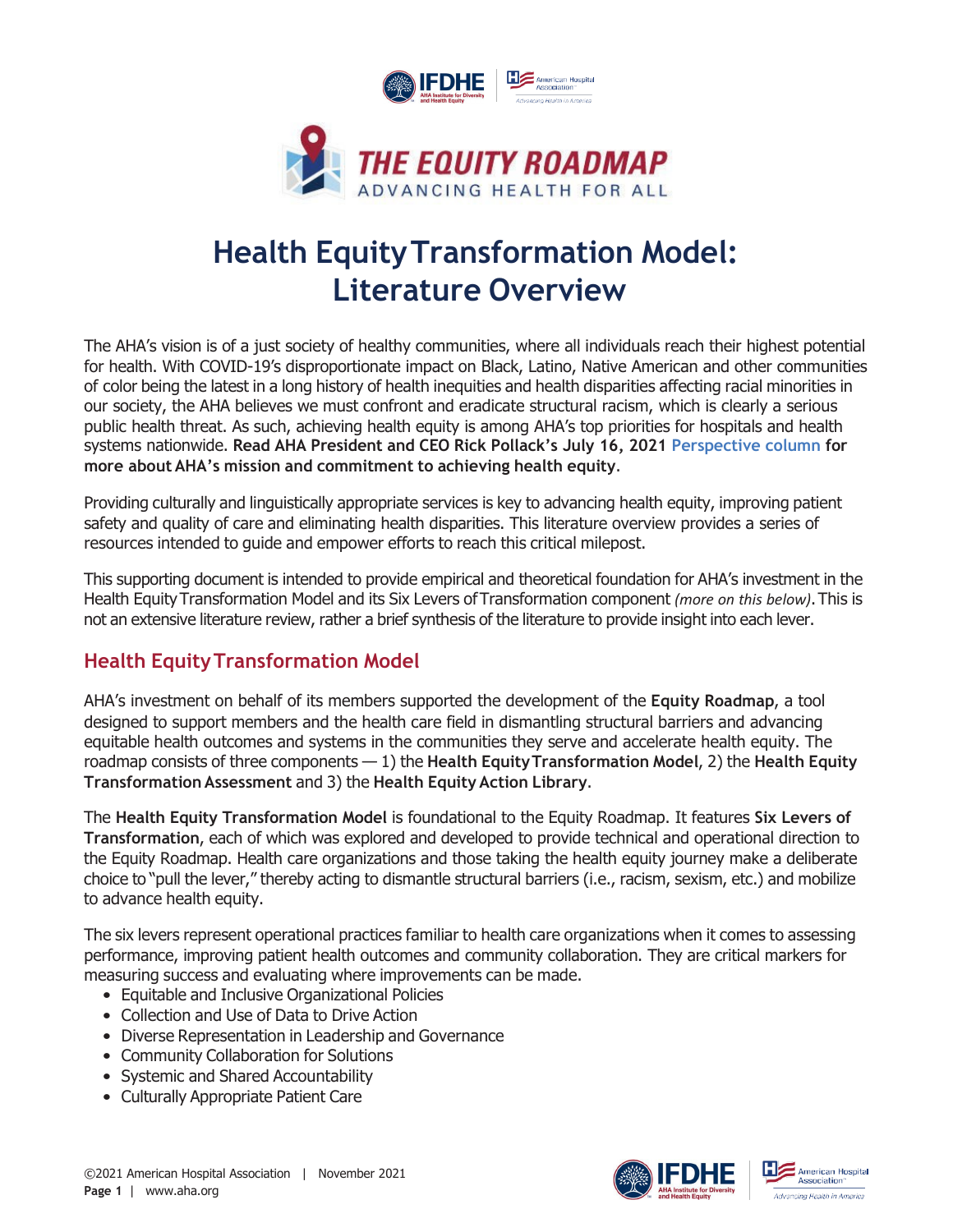Concurrent within each of these levers, participating hospitals and health systems can gauge where they stand — or how they may improve — on a **continuum of progress**. Some may be considering the initial stage of **exploring**, while others may already be in advanced continuum stages of **committing**, **immersing**, **affirming** or — at the highest level — **transforming**.The continuum represents opportunities for continuous quality improvement.

The following are web-linked citations to detailed literature and examples supporting how each of these levers plays an essential role in supporting the overall journey toward advancing health equity and eliminating health care inequities within communities.

# **Culturally Appropriate Patient Care**

Patient care is central to patient safety and outcomes.The HHS Office of Minority Health is the first citation for resources and studies providing guidelines for health care organizations:

- Learn more about the history, supporting reports and literature at Think Cultural Health: <https://thinkculturalhealth.hhs.gov/clas/health-equity-timeline>
- [Cultural Competence Education for Health Professionals](https://www.cochranelibrary.com/cdsr/doi/10.1002/14651858.CD009405.pub2/full): Assesses the effects of cultural competence education interventions for health professionals on patient-related outcomes, health professional outcomes and healthcare organization outcomes. ([Cochrane](https://www.cochranelibrary.com/) Library Database, May 2014)
- [Building a framework for inclusion in health services research: Development of and pre](https://www.cambridge.org/core/journals/journal-of-clinical-and-translational-science/article/building-a-framework-for-inclusion-in-health-services-research-development-of-and-preimplementation-faculty-and-staff-attitudes-toward-the-diversity-equity-and-inclusion-dei-plan-at-mayo-clinic/5BFC6CB851A2D0219CA7F027EFA4FA12)[implementation](https://www.cambridge.org/core/journals/journal-of-clinical-and-translational-science/article/building-a-framework-for-inclusion-in-health-services-research-development-of-and-preimplementation-faculty-and-staff-attitudes-toward-the-diversity-equity-and-inclusion-dei-plan-at-mayo-clinic/5BFC6CB851A2D0219CA7F027EFA4FA12) faculty and staff attitudes toward the Diversity, Equity, and Inclusion (DEI) plan [at Mayo Clinic](https://www.cambridge.org/core/journals/journal-of-clinical-and-translational-science/article/building-a-framework-for-inclusion-in-health-services-research-development-of-and-preimplementation-faculty-and-staff-attitudes-toward-the-diversity-equity-and-inclusion-dei-plan-at-mayo-clinic/5BFC6CB851A2D0219CA7F027EFA4FA12): "To mitigate the impact of racism, sexism, and other systemic biases, it is essential for organizations to develop strategies to address their diversity, equity and inclusion (DEI) climates." ([Cambridge](https://www.cambridge.org/) University Press, January 2021)
- Culturally and [Linguistically](https://pubmed.ncbi.nlm.nih.gov/32989360/) Appropriate Hospital Services Reduce Medicare Length of Stay. The study tested whether culturally and linguistically appropriate services reduced length-of-stay.The study's results supported the idea that patient outcomes are responsive and often tied to receiving culturally appropriate services (Ethnicity & Disease, 30(4), 603–610).
- [Improving Cultural Competence to Reduce Health Disparities](https://effectivehealthcare.ahrq.gov/products/cultural-competence/research-protocol). This review examines appropriate interventions and benefits of providing care with cultural humility. (Agency for Healthcare Research and Quality, 2016).

#### **Equitable and Inclusive Organizational Polices**

In order to advance equity, a hospital or health system's mission, vision and value statements should include a focus on DEI. The policies and practices of health care organizations are critical to achieving sustainable change. Executive-level decisions and policies must apply a DEI lens to strategic planning and governance oversight influencing internal staff and surrounding communities.

- Health Equity as a System Strategy: The Rush University Medical Center Framework: How Rush University Medical Center, a Chicago-based academic health system, initiated a health equity strategy to address racial health inequities. (NEJM Catalyst [Innovations](https://catalyst.nejm.org/toc/catalyst/2/5) in Care Delivery, Vol 2, No. 5, May 2021)
- A Measure of the Potential Impact of Hospital [Community](https://journals.lww.com/jphmp/Abstract/2018/09000/A_Measure_of_the_Potential_Impact_of_Hospital.4.aspx) Health Activities on Population Health and [Equity](https://journals.lww.com/jphmp/Abstract/2018/09000/A_Measure_of_the_Potential_Impact_of_Hospital.4.aspx): How to develop and apply a measure to categorize and estimate the potential impact of hospitals' community health activities on population health and equity. ([Journal](https://journals.lww.com/jphmp/pages/default.aspx) of Public Health [Management](https://journals.lww.com/jphmp/pages/default.aspx) and Practice: September/October 2018 - Volume 24 - Issue 5 – pp. 417–423)
- [The Path Forward: Using Metrics to Promote Equitable Work Environments](https://pubmed.ncbi.nlm.nih.gov/34470882/). This article explores the ways in which hospitals and health systems can utilize metrics to understand and address structural inequities. (Pediatrics, Office Journal of the American Academy of Pediatrics: Vol. 148, Issue Supplement 2, September 2021).



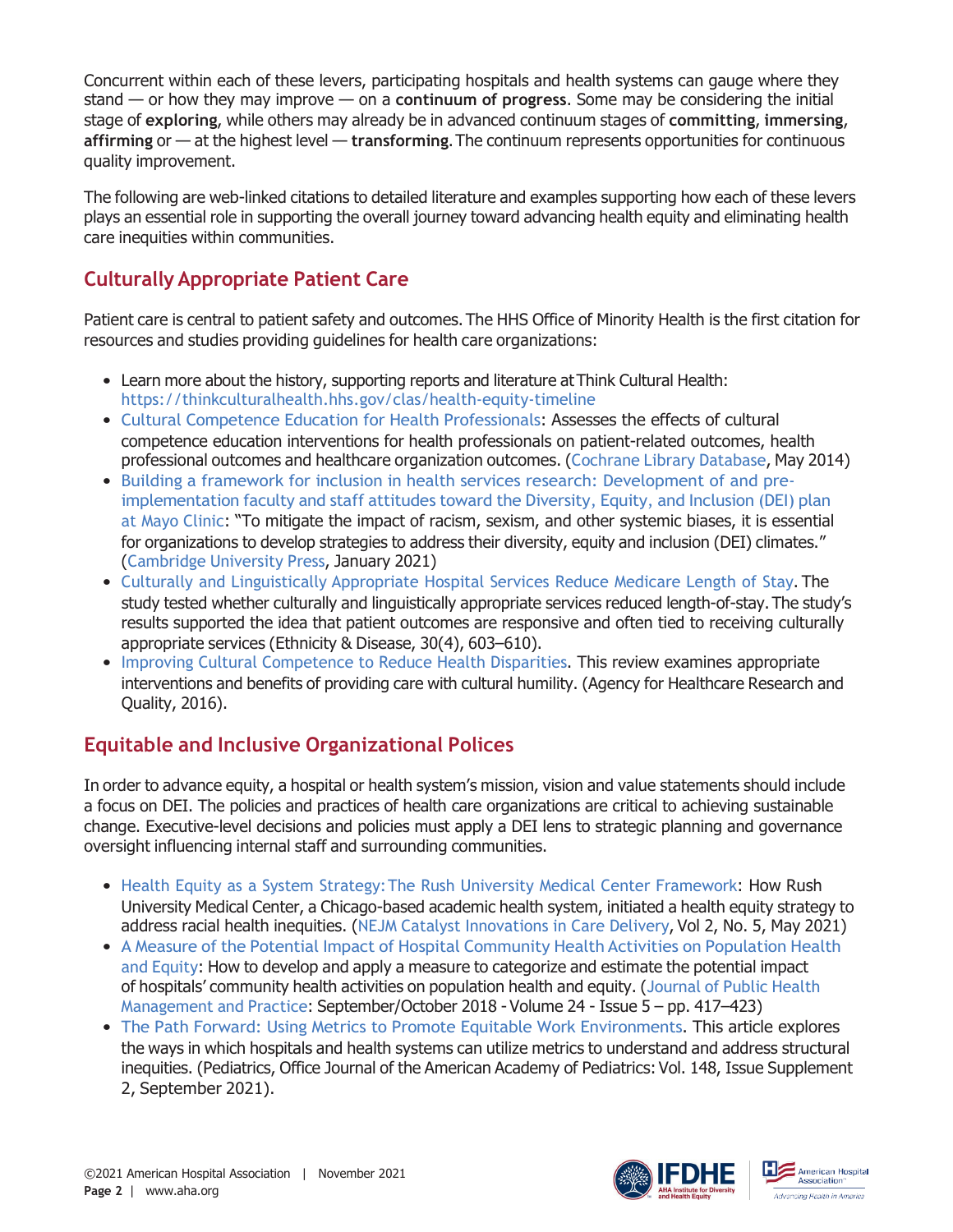• Building a [Movement,Transforming](https://www.policylink.org/our-work/community/health-equity/institutionalizing-health-equity) Institutions: A Guide for Public Health Professionals. Designed as web-based tool to grow health equity leaders, this resource provides guidance on organizational capacity and leadership building. [Health Equity and Leadership](https://www.coloradotrust.org/sites/default/files/CT_LeadershipBrief_FINALv.pdf). Prepared for the Colorado Trust, this document presents action steps for health care organization leaders charged with promoting health equity, focusing on cultural competency and humility as drivers for change.

## **Collection and Use of Data to Drive Action**

In order to address health issues in patient populations or communities, hospitals must accurately collect patient data, using culturally appropriate methods and stratify data findings to paint a more accurate picture of where improvements can be made to mitigate health disparities and generate positive outcomes.

- The Institute of Medicine released [Race, Ethnicity, and Language \(REaL\) Data: Standardization for](https://thinkculturalhealth.hhs.gov/disclaimer?u=1EAYlFqXVH9skJ72h2nPcuMP36cBr01mQq3lpu9skJ72h2Q10jn6sChqLtpl3kdloFEwjgsuc8abwXlS1W4drx0O1BDHCXL9kduZUfVTa9Bz7qV7YubidUirUwj4kUv9skJ72h2dDtrI5I2f3kwtFwcAHDi9skJ72h2kNs5XTYSGP4oVkGIltZJfm6MXAY5ZAWbbLRSzusjVm37QxHSd4BNXtpl3kdloCQcZRh9skJ72h2W3lp0sM2zqS7FtdGp1f7qJrPgepp3ledSepp3ledS) [Health Care Quality Improvement Report Released](https://thinkculturalhealth.hhs.gov/disclaimer?u=1EAYlFqXVH9skJ72h2nPcuMP36cBr01mQq3lpu9skJ72h2Q10jn6sChqLtpl3kdloFEwjgsuc8abwXlS1W4drx0O1BDHCXL9kduZUfVTa9Bz7qV7YubidUirUwj4kUv9skJ72h2dDtrI5I2f3kwtFwcAHDi9skJ72h2kNs5XTYSGP4oVkGIltZJfm6MXAY5ZAWbbLRSzusjVm37QxHSd4BNXtpl3kdloCQcZRh9skJ72h2W3lp0sM2zqS7FtdGp1f7qJrPgepp3ledSepp3ledS), which underscores the importance of REaL data collection to identify, examine and ultimately address health disparities.
- [Inventory of Resources for Standardized Demographic and Language Collection](https://www.cms.gov/About-CMS/Agency-Information/OMH/Downloads/Data-Collection-Resources.pdf): Building an Organizational Response to Health Disparities. ([Centers for Medicare & Medicaid Services](https://www.cms.gov/): March 2021)
- A [Framework](https://www.aha.org/system/files/2018-01/framework-race-ethnicity-language-data-2014.pdf) for Stratifying Race, Ethnicity and Language Data: A five-step framework for hospitals and health care systems on stratifying patient data to identify health care disparities. (Health [Research](https://www.aha.org/center/hret) and [EducationalTrust](https://www.aha.org/center/hret): October 2014)
- [Collection of Data on Race, Ethnicity, Language, and Nativity by US Public Health Surveillance](https://pubmed.ncbi.nlm.nih.gov/29262290/) [and Monitoring Systems: Gaps and Opportunities](https://pubmed.ncbi.nlm.nih.gov/29262290/): Provides evidence that complete and accurate data collection is beneficial for patients and healthcare providers. Highlighting the important role data collection plays in eliminating health disparities and paves the way for innovative solutions. (Public Health Rep. 2018 Jan/Feb)

#### **Diverse Representation in Leadership and Governance**

This underscores ways an organization can create pathways that lead to diversifying leadership ranks to reflect the populations and communities served. It's vital that senior health care administrators, executives and board trustees represent the various populations that are served.The broader picture of diversity includes, but is not limited to, race/ethnicity, age, gender, ability and sexual orientation. System leadership that represents the cultural nuance of communities and staff are important to operational decision making.

- [The Future of Diversity and Inclusion in Health Services and Policy Research](https://academyhealth.org/sites/default/files/AH_230DiversityReport%202015_09.15.pdf): Recommendations on providing national leadership by taking five visible steps to promote workforce diversity and inclusion. ([AcademyHealth.org](https://academyhealth.org/) report: September 2015)
- University of Michigan Medicine, Diversity Equity and Inclusion Year 2 Plan: University of Michigan Office for Health Equity and Inclusion (OHEI) mission, vision and priority plan. ([University](https://www.uofmhealth.org/) of Michigan Health – Michigan [Medicine](https://www.uofmhealth.org/), September 2017)
- [How and Why to Increase Board Diversity](https://trustees.aha.org/articles/916-how-and-why-to-increase-board-diversity): follows the experiences of hospital and health system leaders charged with increasing board diversity and representation. It provides first steps and important questions for discussion for those engaged in building out diversity, inclusion, and equity strategy. (American Hospital Association, July 2015)
- Board Diversity Lessons Learned: How three AHA member health systems [achieved](https://trustees.aha.org/lessons-field-how-three-aha-member-health-systems-achieved-board-diversity) board [diversity](https://trustees.aha.org/lessons-field-how-three-aha-member-health-systems-achieved-board-diversity): Provides case examples from hospitals and health systems with demonstrated success in increasing board diversity and representation. Examples highlight bright spots and areas for improvement. (American Hospital Association, 2021)
- [Creating Accountability for Inclusive, Responsive Leadership](https://www.shrm.org/executive/resources/people-strategy-journal/winter2020/Pages/corley-feature.aspx): Leaning on the important relationship between DEI work and infrastructure, this blog maps out ways internal stakeholders can identify and bridge gaps in workforce. (SHRM Executive Network, 2020).